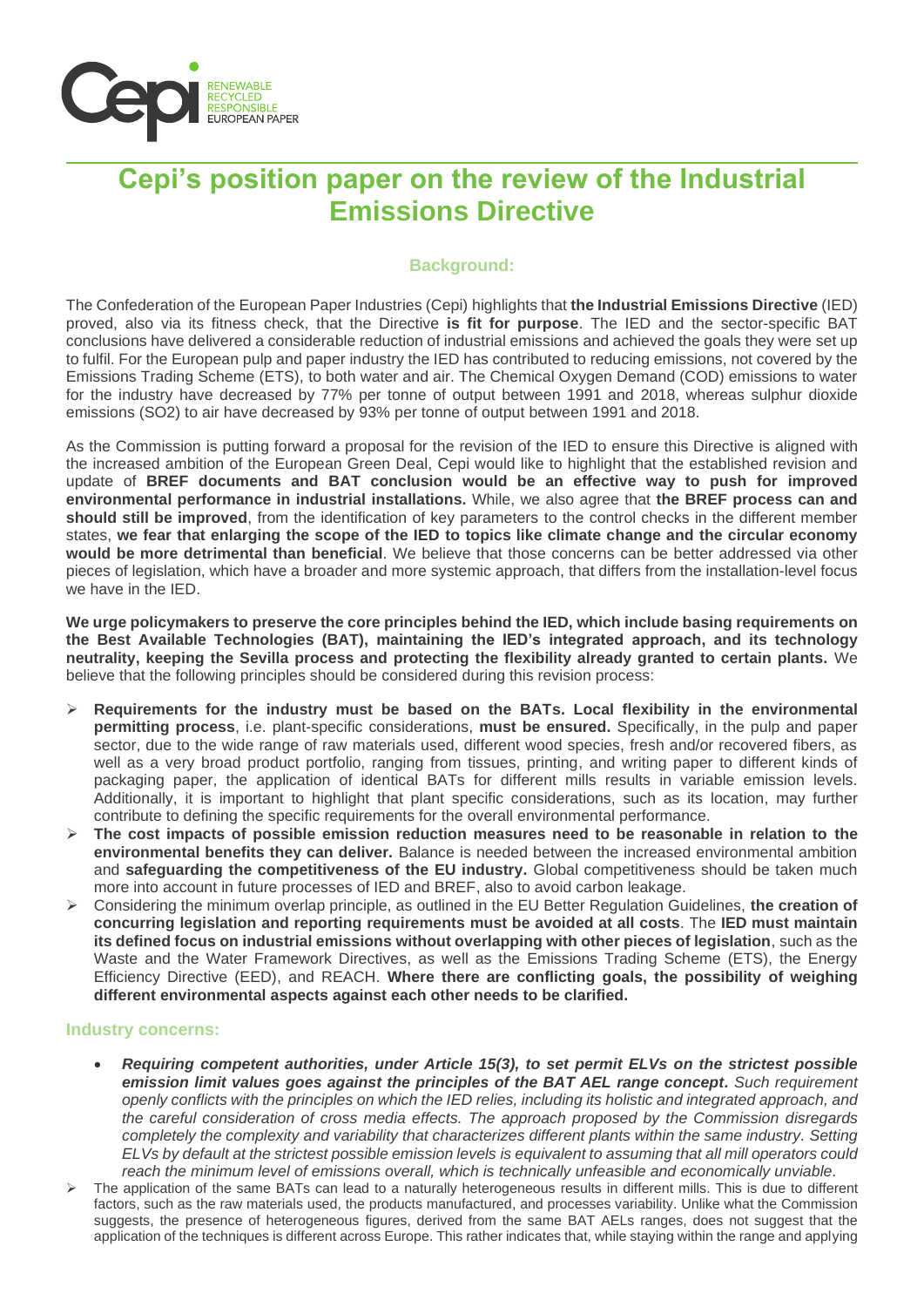

the same techniques, results may vary depending on different considerations such as wood species used, and products manufactured. Such heterogeneous figures, derived from the same ranges, suggest that ranges need to be preserved.

- ➢ Techniques leading to minimum emissions have cross-effects on other parameters and it is technically impossible to have minimum emission levels for all emissions and parameters (ex. S and NOx emission from Chemicals and Energy Recovery Area, SNCR minimizes NOx emission but leads to NH3 – slip emissions...):
- $\triangleright$  Minimizing the results for one emission can lead to higher emission level for the other parameters, require more energy use or generate more waste. Flexibility by means of ranges is, therefore, necessary to allow to adopt the optimal balance based on the specific circumstances. Many abatement technologies will require a higher amount of energy compared to today's state of the art technologies, while reducing air and wastewater emissions will increase waste volumes.
- The AEL ranges are formed by collecting data on actual emissions and technologies in use from European installations. These ranges represent combinations of different technologies and it is often not possible to combine them freely. The minimum levels can often refer to special local conditions that justify the application of certain techniques that may not be applicable in other locations.
- Emission levels are largely determined by the design of the plant. The service life of forest industry plants is long, and it is also capital intensive. Within its service life, it is possible to introduce various "end of pipe/chimney technologies", but the basic dimensioning or design of the plant can only be changed to a limited extent. Being capital intensive, at any given moment one process area/equipment is the bottleneck and another process has been recently updated, making it technically impossible to have all parameters on different process emissions at a minimum level.

#### *To ensure the success of the IED is maintained and that the Directive effectively delivers the best overall environmental and human health protection it is key to ensure that the BAT AEL ranges are defined in such a way that:*

- *reflects the application of equivalent BATs on a different set of conditions;*
- *considers the cross effects of techniques on other parameters;*

#### • *Requiring competent authorities, under Article 15(3a), to set permit environmental performance limits.*

- ➢ The optimization of resources, including raw materials and energy sources, is a priority for the industry to minimize costs. Nevertheless, setting BAT AEPLs, benchmarks, and binding targets to achieve resource optimization is a complex exercise that might not fully account for the differences between different plants and countries due to specific local conditions*;*
- $\triangleright$  While legislation should allow making the most efficient use of all raw materials and enable energy efficiency, this should not be defined in binding documents at EU level. Resource efficiency, including raw materials, water, and energy, and consumption levels are dependent on product profile, size of the mill, type of raw material used, etc. These variables can be very different from plant to plant and from country to country, hence setting BAT AEL requirements for raw materials, water and energy efficiency would be a very time consuming and inefficient exercise. For instance, to achieve the same paper strength, starting from different raw materials, we will need different chemicals and water usage, while also requiring different energy input and producing different amounts of waste;
- ➢ Performance levels are not exclusively under the control of the operator of the installation. Circular economy related performance indicators, for instance, are highly dependent on the availability of industrial symbiosis opportunities at site level;
- ➢ Introducing environmental performance limits will increase the risk of overlapping with other European legislation on different subjects, such as REACH, waste and water management. To ensure legal certainty for all the parties, competent authorities, citizens, and industry, consistency among different pieces of legislation are indispensable, whereas overlapping and double regulation need to be avoided at all costs.
- Introducing automatic restrictions on the use of SVHCs under the IED, would disregard the actual risk posed by these chemicals and thereby fundamentally change the management of chemical safety, without adding value to the protection goals of REACH. Instead, it would make the Sevilla process slower with little to no added value for the environment.

#### *Therefore, for parameters such as resources, energy, water, chemicals, and emission, the IED should rely on the definition of the available BATs and their suitable application should be addressed at installation permitting level. Such an approach, besides guaranteeing the overall environmental and human health protection, also avoids the unnecessary complexity and excessive burden of deriving BAT AEPL and benchmark ranges.*

- *Deletion of paragraph 2 of Article 9, which exempts industrial plants from setting energy efficiency ELV requirements in permit conditions if they are regulated by the EU ETS. Although our industry has a strong commitment to decarbonization, we would like to point out that the Energy Efficiency Directive is already aligned with the EU's 2030 and 2050 targets. Hence, we believe the IED should avoid creating potential overlaps with the EED and the ETS.*
- ➢ Introducing requirements relating to energy efficiency in respect of combustion units, which are already covered by the ETS, will increase complexity and place additional administrative and financial burden on the industry without any clear added environmental benefit;